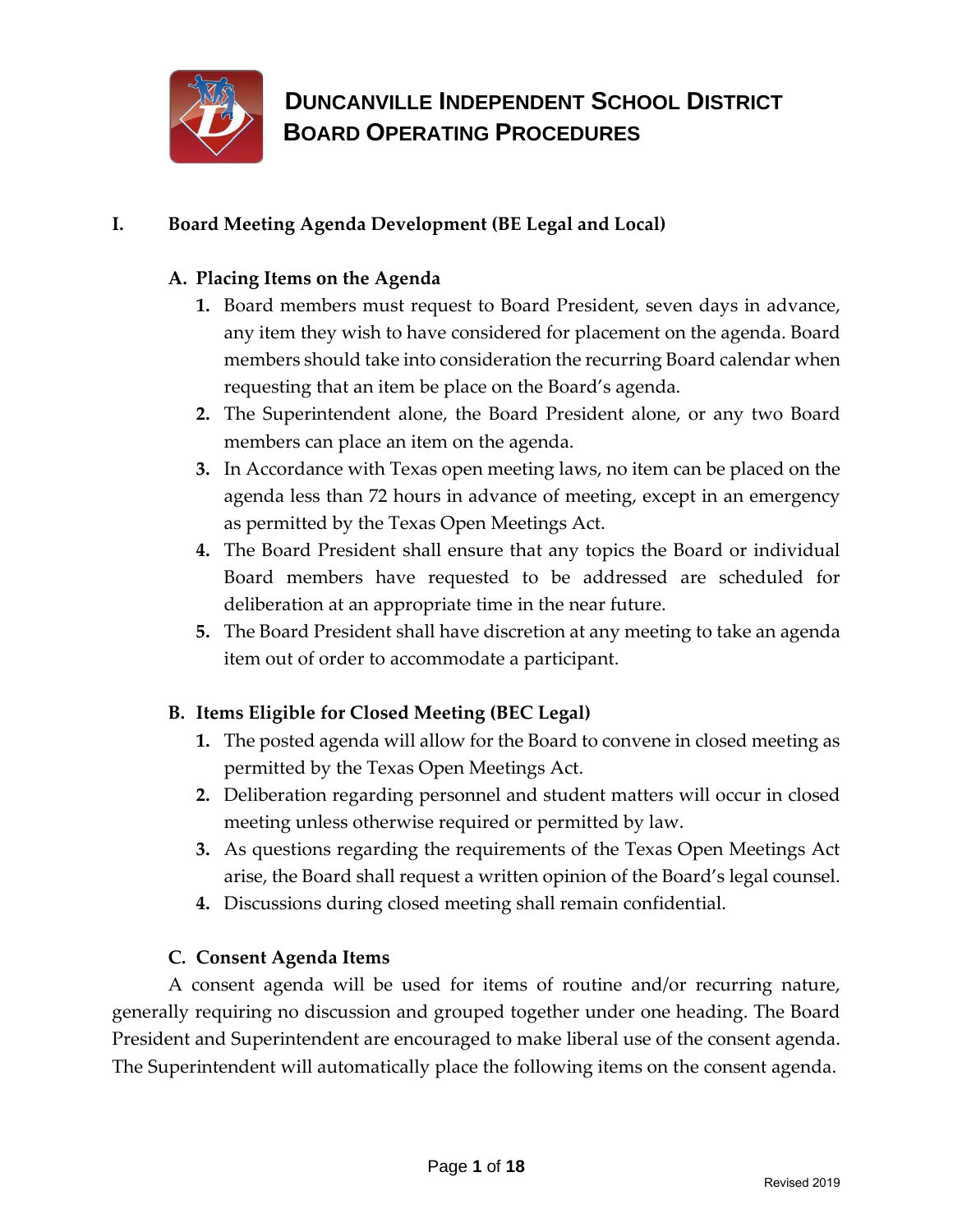

- **1.** Routine Items
- **2.** Annual renewals of Region X and TEA items
- **3.** Budget Amendments
- **4.** Under \$500 tax refunds
- **5.** Gifts, donations, and bequests
- **6.** Financial information
- **7.** Minutes of regular and special Board meetings
- **8.** Minutes of joint meetings with City
- **9.** Updates of Board policy
- **10.** Routine personnel items
- **11.** Routine bid recommendations

A Board member can request an item be removed from the consent agenda for individual consideration and voting. A request may be made by providing notice to the Superintendent and Board President as soon as practical prior to the meeting, or in sufficient time, as determined by the Superintendent, to enable staff to present information at the meeting necessary to address a Board member's question or concern.

### **D. Special and Emergency Meetings**

- **1.** Special meetings of the Board may be called at the Board President's discretion, or on request by two or more members of the Board.
- **2.** Written notice of the date, hour, place, and agenda of a special meeting of the Board shall be posted in accordance with law, and at least 72 hours prior to the scheduled time of a special meeting.
- **3.** The Board President shall call an emergency meeting when the President or two or more members of the Board determine that an emergency recognized under the Texas Open Meetings Act warrants such a meeting. Board members, the media who have requested notice, and the public, shall be given at least two (2) hours' notice for such emergency meetings.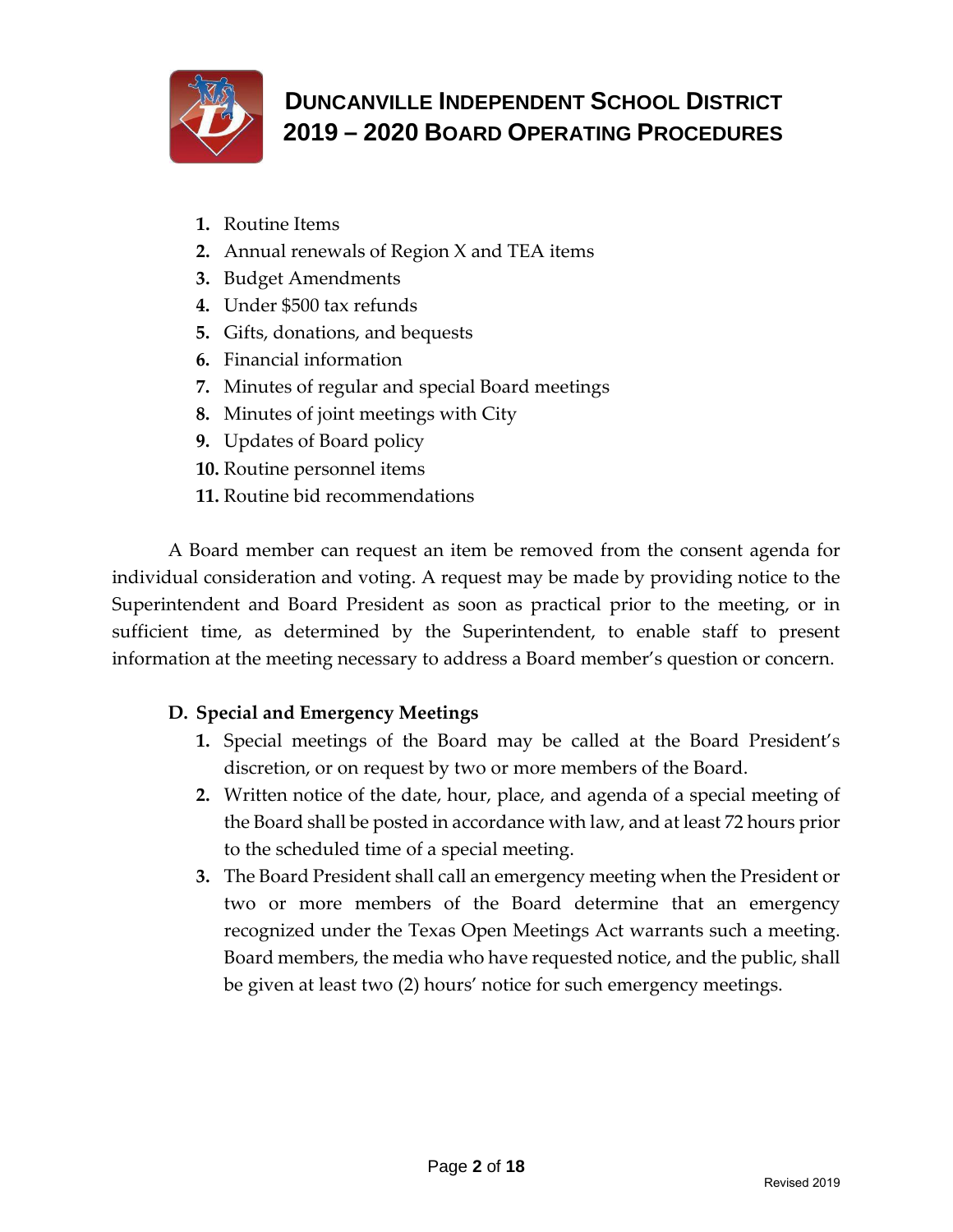

### **II. Member Conduct During Board Meeting**

### **A. Procedure**

- **1.** Generally, any time four or more members are gathered and discuss Board business, it is considered a meeting under the Texas Open Meetings Act. See BE(Legal).
- **2.** All Board Members are expected to conduct themselves professionally and ethically during all meetings and public forums. See BBF(Local).
- **3.** The Board shall observe the parliamentary procedures as found in Robert's Rules of Order, Newly Revised, except as otherwise provided in Board procedural rules or by law. Procedural rules may be suspended at any Board meeting by majority vote of the members present.
- **4.** If, during a meeting or public forum, any member conducts themselves in a manner that is unprofessional or prevents the accomplishment of Board business, the Board President may adjourn or recess the meeting.
- **5.** Differences of opinion, if respectfully submitted, are not to be construed as unacceptable behavior but rather as alternate views on a subject.

### **B. Discussions Regarding Agenda Items (BE Local)**

- **1.** All discussions shall be directed solely to the item under consideration as posted on the agenda.
- **2.** The Board President has the responsibility of keeping the discussion to the item under consideration and shall halt discussion that is unrelated to an item posted on the agenda.
- **3.** A Board member should wait to be recognized by the Board President before beginning his/her comments on an agenda item.

### **C. Voting (BE Local and Legal)**

Unless there is a valid basis to abstain, all members, including the Board President, will vote on all action items. A member's vote or failure to vote shall be recorded. No vote shall be taken by secret ballot. In case of a tie vote, no Board action is recognized and any action on the item is postponed.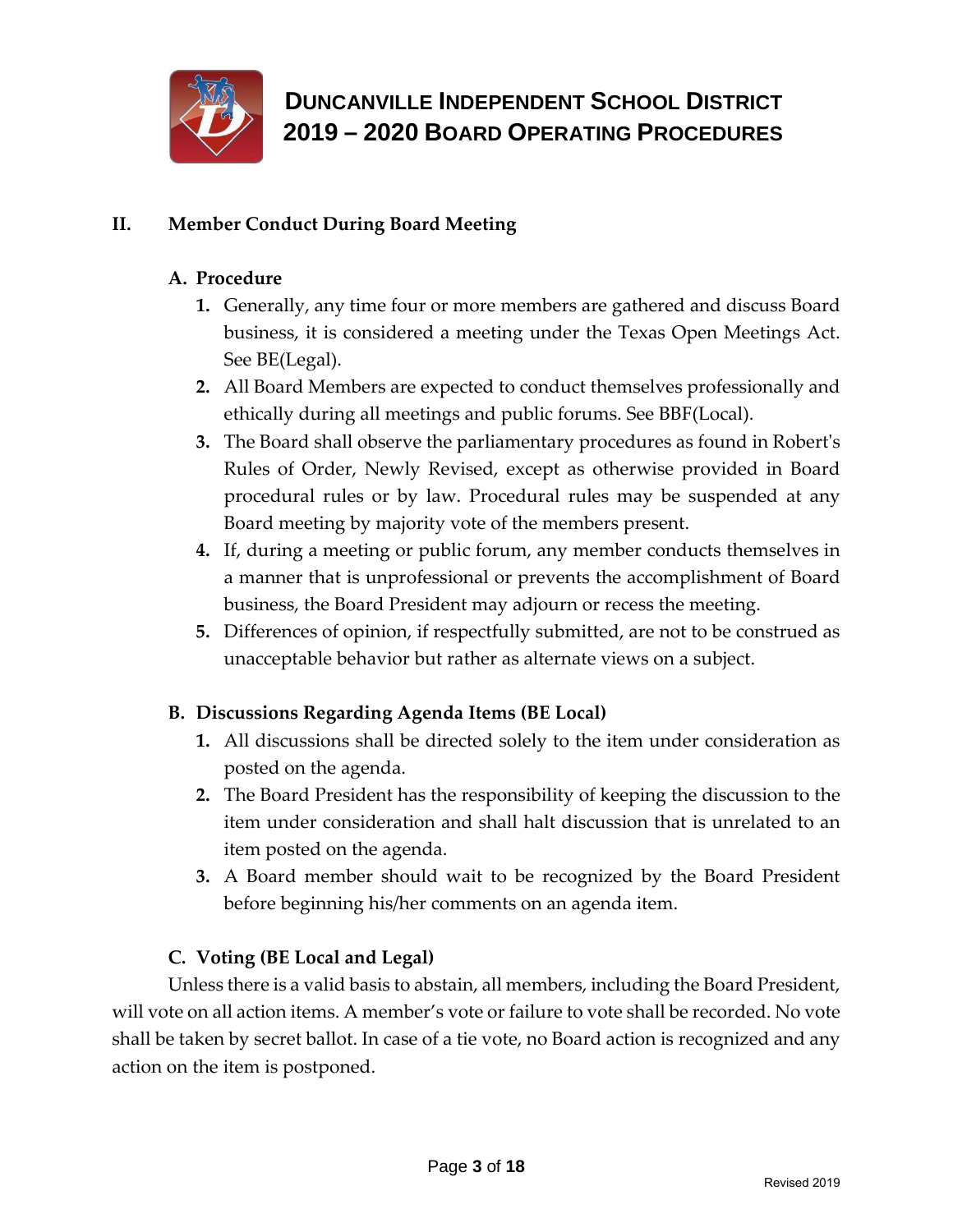

#### **D. Persons Addressing the Board (BED Legal and Local)**

A Board meeting is not a "public meeting" in the true sense of the audience having a right to participate in discussion items before the Board. A school board meeting is a meeting held in public. Whether the audience is allowed to participate and, if so, the rules of participation are all controlled by the local Board. Citizens may address the Board during the Public Comments section of the agenda. The Board shall not tolerate disruption of the meeting by members of the audience. The Board President, with the assistance of local law enforcement officials, may remove the person causing the disruption after at least one warning. Additionally, the Board President or a majority of the Board may prescribe sanctions against any person addressing the Board that exceeds his or her time constraints and is not in compliance with the local Board policy.

#### **1. Public Comment**

- **a.** For items not on the agenda, the Board shall allot a period of time to hear persons who desire to make comments and address the Board. Persons who wish to address the Board must follow the requirements stipulated in Board Policy BED(Local).
- **b.** State law prohibits Board members from responding to speakers during public comment. The Board will carefully consider any concerns expressed and an administrator will investigate the matter. At the public speaker's request, an administrator will contact him/her regarding his/her concern.
- **c.** The Board, through the presiding officer or Superintendent, can offer factual information, cite Board policy, or direct the administration to investigate items and report back to the Board but shall not engage in a two-way dialogue with a person speaking during public comment.
- **d.** The Board is assembled to gather input only. No action may be taken related to public comment.
- **e.** Speakers will limit their presentation to 5 minutes. The Secretary of the Board will be responsible for keeping the time. Group of more than five shall select a spokesperson to present their issue.
- **f.** If more than five speakers are present, speakers must limit their testimony to 3 minutes.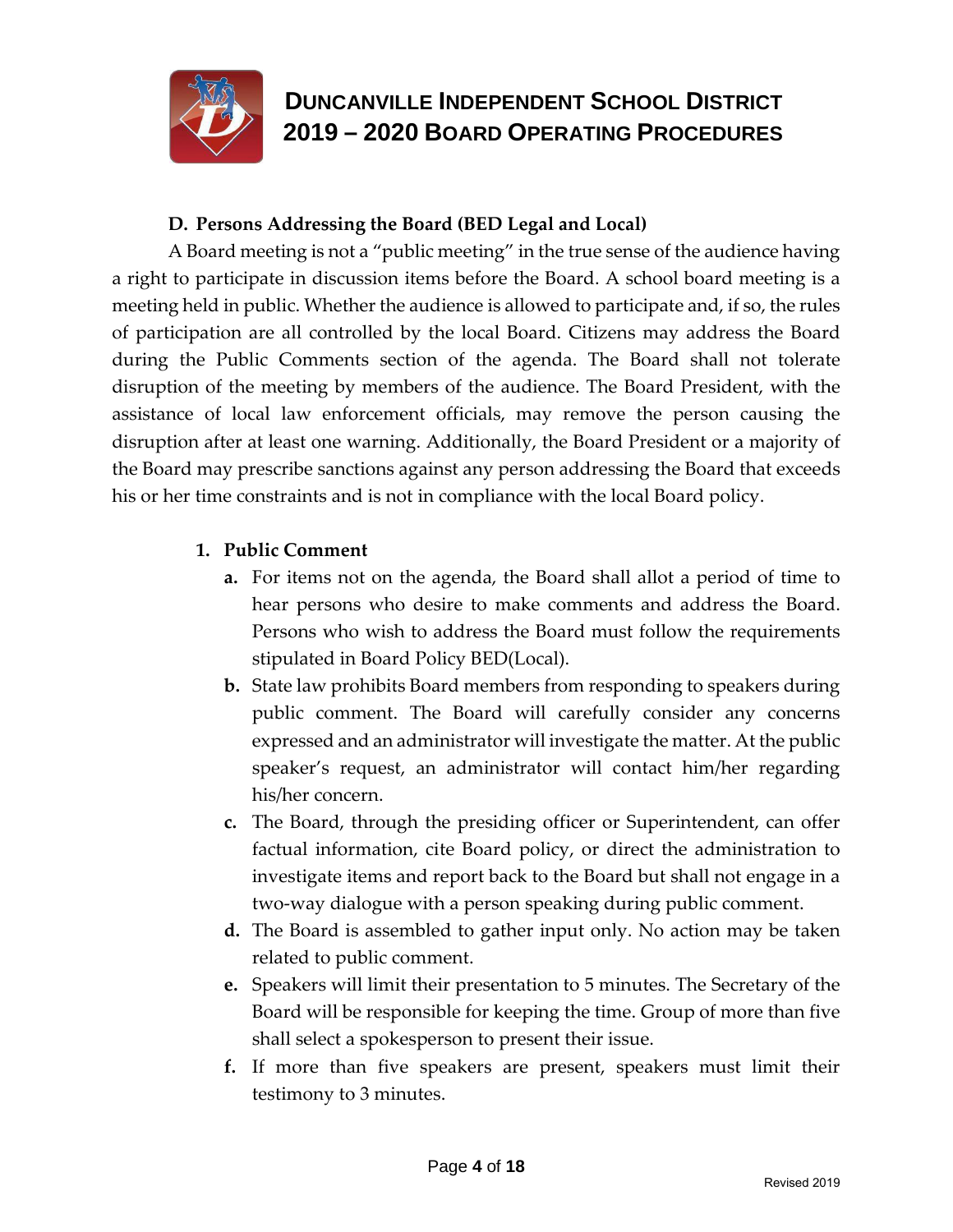

**g.** Members of the public who desires to address the Board must deliver specific written information in conformance with Board Policy BED(Local) to the Chief Communications Officer no later than 4:30 p.m. of the day of the Board meeting.

### **2. Public Testimony**

- **a.** Members of the public will be allowed to address the Board regarding an item on the agenda during the Board's open meeting. Persons who wish to address the Board must follow the requirements stipulated in Board Policy BED(Local). Addressing the Board for items not on the agenda will not be allowed.
- **b.** Pursuant to Board Policy BED(Local), speakers that wish to address the Board will be allowed a maximum of 3 minutes to make their presentation. A member addressing the Board via a translator shall be allowed maximum of 5 minutes for his/her presentation.
- **c.** Members of the public who desire to address the Board must deliver specific written information in conformance with Board Policy BED(Local) to the Chief Communications Officer no later than 4:30 p.m. of the day of the Board meeting.

### **E. Constituent Complaints (DGBA Legal and Local; FNG Legal and Local; and GF Legal and Local)**

Please note that the Board grievance policies provide that complaints should be resolved at the lowest possible administrative level. As such, when a person complains to a Board member, that member should direct the complainant to the appropriate Board policy and then the Board member should report the complaint to the Superintendent. Because of the Board's role at Level Three in the complaint process, the Board member should inform the person that he/she must remain impartial and not engage in the resolution of the complaint. Otherwise, the Board member would likely be required to recuse himself/herself from the complaint process.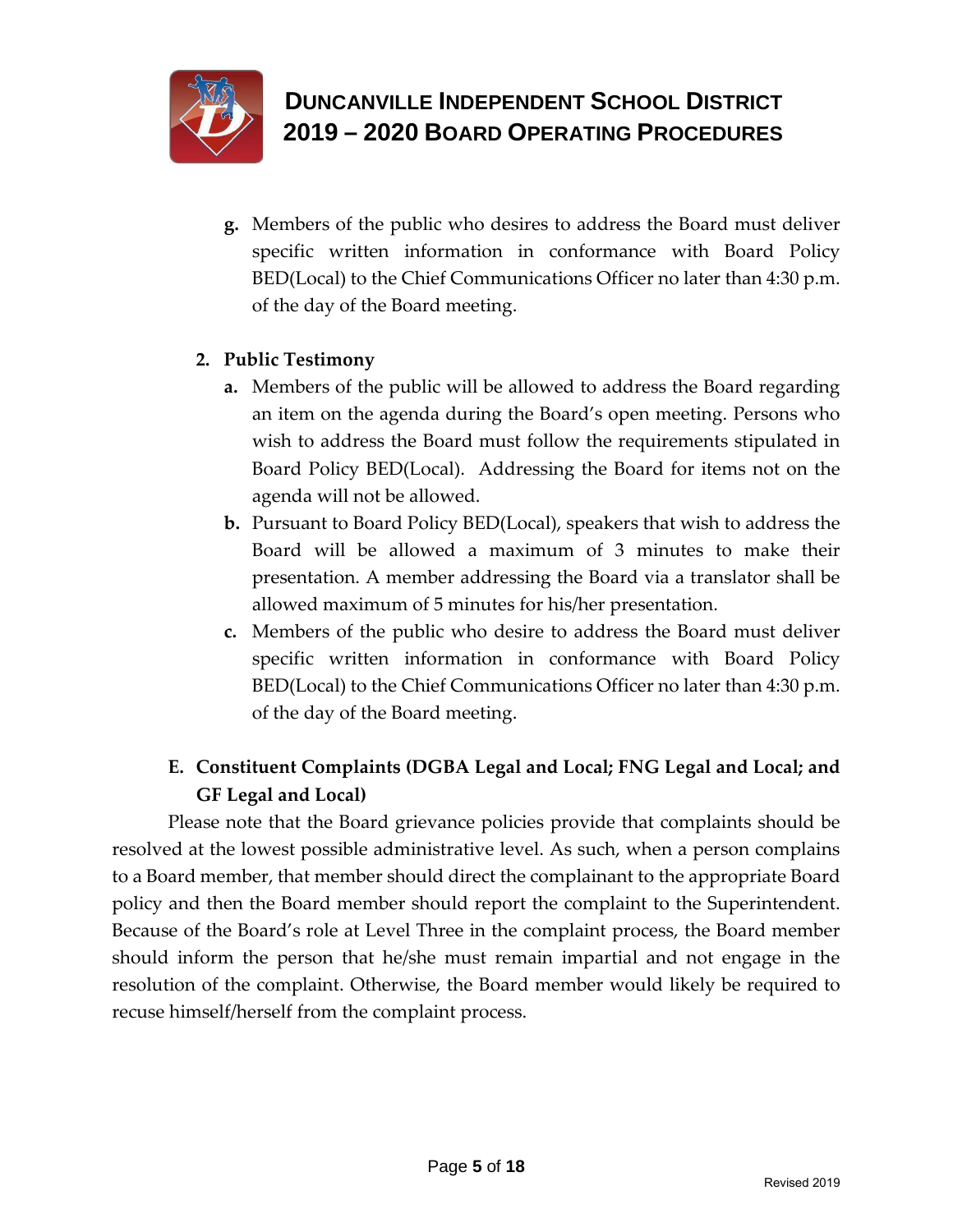

**III. Requests for Records and Reports (BBE Legal and Local; BBF Local; BDD Legal and Local).**

### **A. Records and Reports Defined.**

- **1.** A District record is a document or other tangible information related to the operations of the District existing at the time of the request.
- **2.** A report is defined as documents to be derived from an analysis of information in existing District records or the creation of new documents compiled from information in existing District records.

### **B. Request for Reports.**

**1.** No individual Board member shall direct or require a District employee to prepare reports. All requests for reports must be made by Board action.

#### **C. Request for Records.**

- **1.** Board members will communicate their individual requests for records to the Superintendent or designee while copying the request to the Board President. The Superintendent or designee will respond according to Board Policy BBE(Legal and Local) within the time frames allowed by law.
- **2.** Board members shall not make requests directly to District employees. District employees, excluding the Superintendent or designee, shall *not* provide access to or copies of records to individual Board members without obtaining permission from the Superintendent.
- **3.** When making a request, a Board member should use their best judgment as to whether the record requested is necessary for the performance of the Board's role to govern and oversee the management of the District. In determining the timing of any request, a Board member should consider the following: (1) the volume of information sought; (2) the amount of administrative time necessary to comply with the request; (3) whether the information sought is already scheduled to be provided in accordance with the recurring Board calendar; and (4) any impact upon the administration's management of other District priorities. The requesting Board member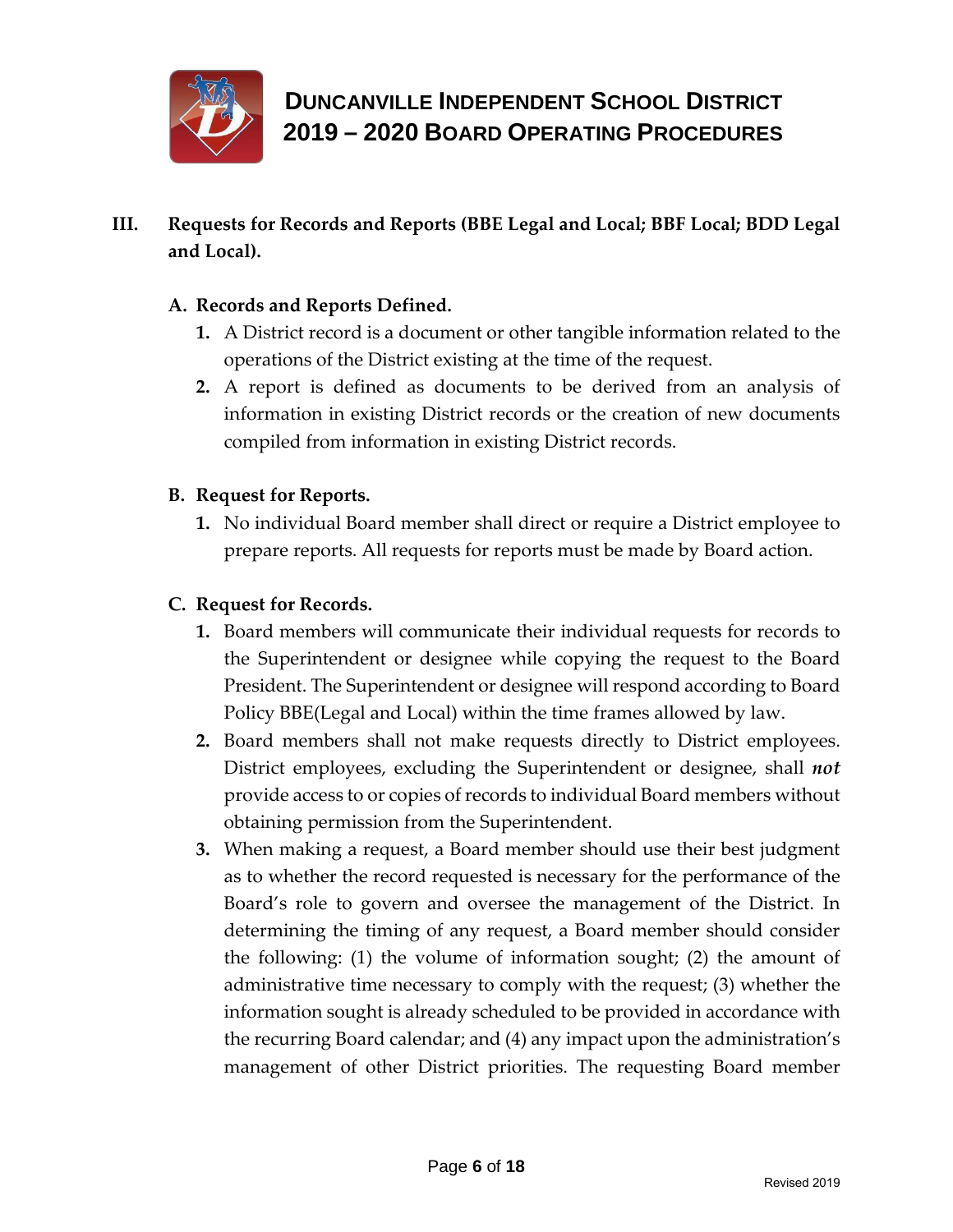

should confer with the Board President and the Superintendent in order to consider these issues related to a request.

- **4.** Information requested by one Board member will be provided to all Board members.
- **5.** If a Board member has a legal question requiring a response by the Board's attorney, he/she should refer the question to the Superintendent or the Board President, who will relay the answer to the Board or advise Board member to contact the attorney directly. This procedure is to ensure effective and efficient communication between the Board and attorney and that several Board members are not contacting the attorney regarding the same issue.

### **IV. Board Members visit to School Campuses (BBE Legal and Local)**

- **A.** Board members are encouraged to visit any campus.
- **B.** As a courtesy, Board members will inform the Superintendent of any visit as much in advance as possible to accommodate courtesy of staff's time, unless he Board member is attending a function to which he/she has been invited.
- **C.** Board members must honor campus rules and follow district guidelines regarding visitors.
- **D.** Board members will not assume a supervisory role with staff or students.
- **E.** Board members are not to go into teachers' classrooms or on to campuses for the purpose of evaluation or investigation.
- **F.** Board members will not assume a participatory role with staff or students unless specifically requested by campus staff.
- **G.** Board members are encouraged to interact with staff members but are *never* to give staff and other employees any directives.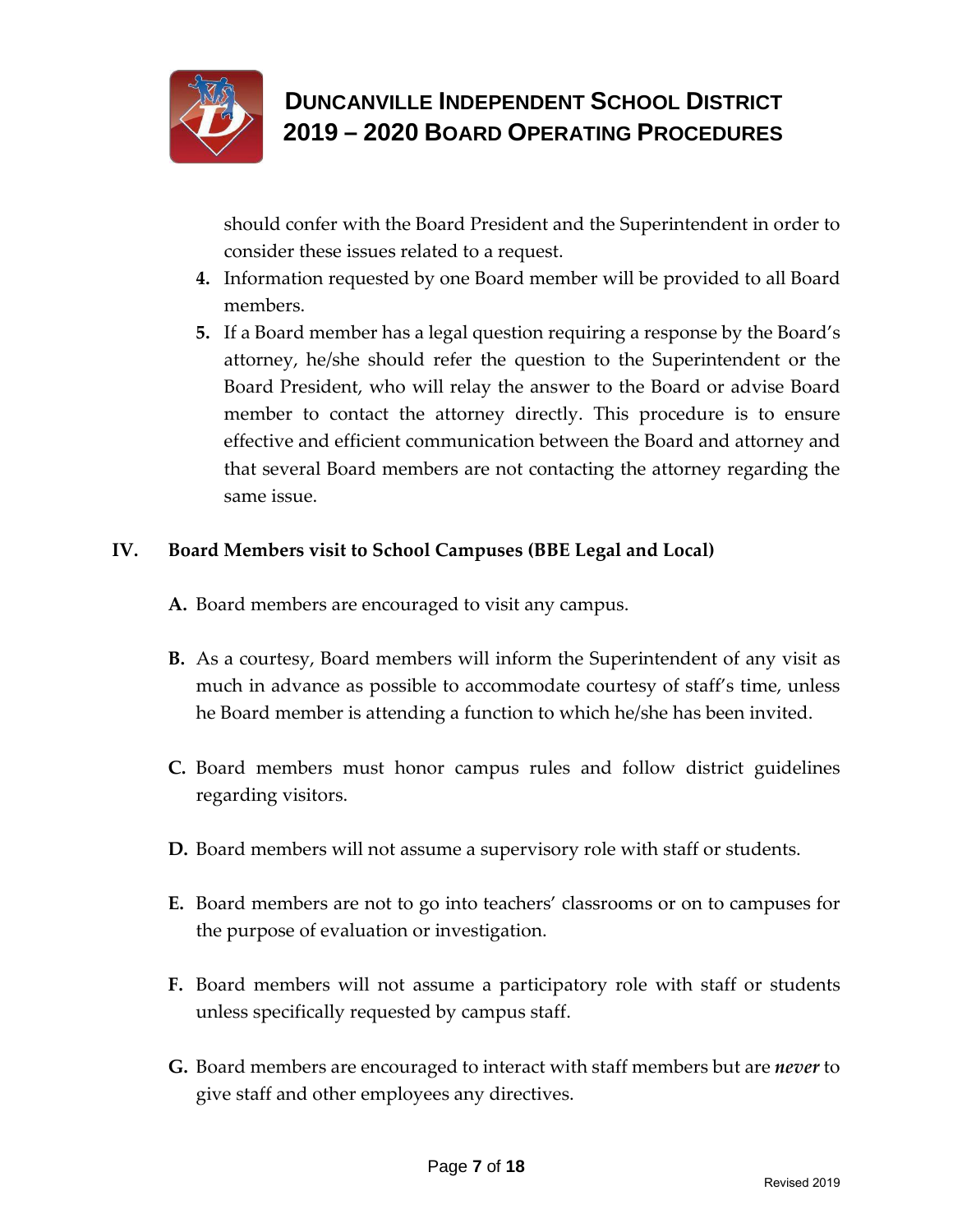

The notice requirement in this operating procedure does not pertain to visits as a parent, as a spectator at school events, or other events open to the general public.

#### **V. Communications**

- **A.** The Board and Superintendent are expected to function together as a leadership team as outlined in the Framework for School Board Development. See the Framework at BBD(Exhibit) and the Board Ethics Policy at BBF(Local).
- **B.** Board members are expected to understand and comply with the Texas Open Meetings Act with respect to all Board communications. See BE(Legal) and BBD(Legal).
- **C.** Superintendent will communicate with all Board members via electronic or written methods on a routine basis and in a timely fashion.
- **D.** Superintendent will meet with each Board member on a periodic basis to further the purpose set forth in the Framework for School Board Development. See BBD(Exhibit).
- **E.** Requests to Superintendent from Board President will be distributed to all Board members.
- **F.** Board members will keep the Superintendent informed via voice mail, email, text, telephone, or fax.
- **G.** Board members are advised that communications regarding school district business may be subject to public disclosure by the Texas Public Information Act.
- **H.** Board members may communicate with other individual Board members or the Superintendent for the purpose of asking clarifying questions, providing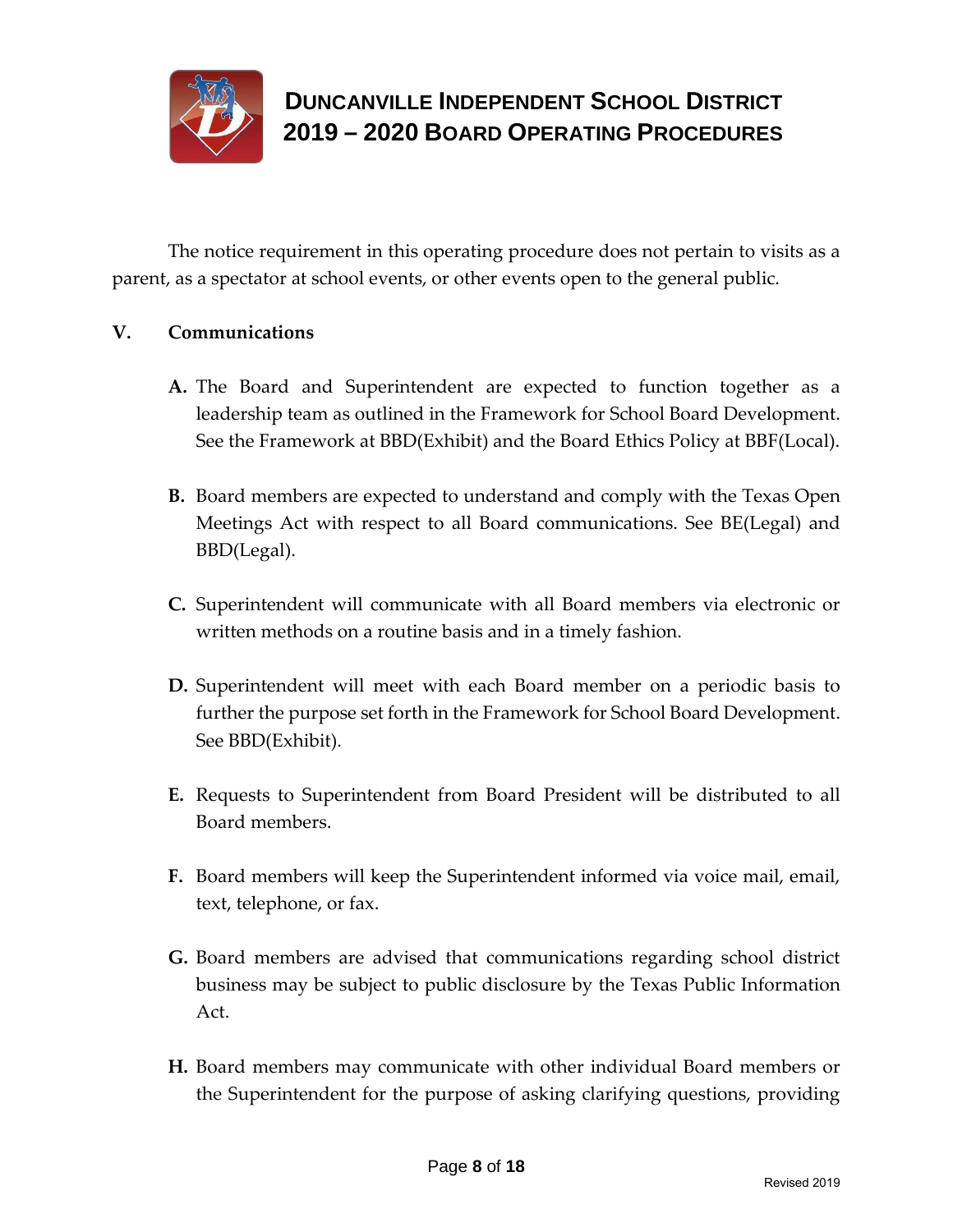

clarifying information, or socializing under the circumstances that do not conflict with or circumvent the Texas Open Meetings Act.

- **I.** The Board shall communicate with its community through public hearings, regular Board meetings, and regular District communications.
- **J.** An individual Board member, when speaking outside a Board meeting, may state his/her opinion provided that the Board Member emphasizes at the beginning of his/her statement that the opinion being expressed is his/her and not the opinion of the Board. Board members shall honor action taken by the Board when making any individual statement related to Board business. See BBF(Local) and BBD(Exhibit).
- **K.** Board members shall not communicate with any other Board members for purposes of soliciting votes with respect to items of business that may come before the Board.
- **L.** Board members shall be bound by all provisions of the Texas Open Meetings Act concerning discussion during any closed meeting. See BEC(Legal).
- **M.** Board members are expected to communicate with each other and with District staff in a professional and collegial manner to support the mission of the District.
- **N.** It is expected that Board members will attempt to informally work out any personal and professional conflicts with each other such that the members continue to work in a collaborative and effective manner to serve the best interests of the District.
- **O.** If disputes arise between Board members related to Board business or these Board Operating Procedures that cannot be resolved through communications between the members, the Board President will attempt to informally mediate the dispute and achieve resolution. In the event the dispute remains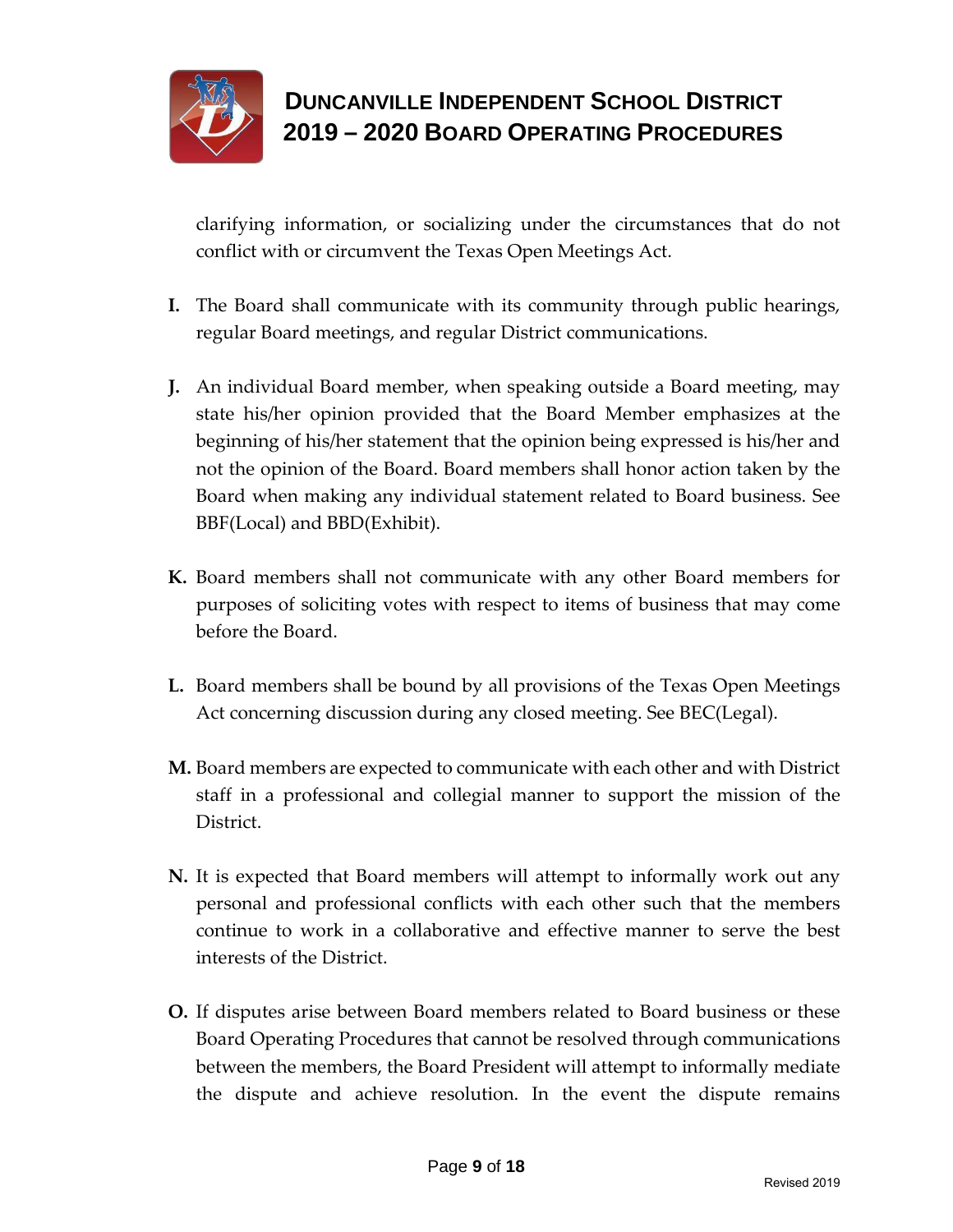

unresolved, the issue will be presented to the Board for resolution in a closed meeting. If the issue is not resolved during closed meeting, the Board may take action as allowed by Board policy.

### **VI. Communications with the Media (GBBA Local)**

- **A.** The Board President or designee shall be the spokesperson for the Board to the media on issues related to:
	- **1.** Board operations;
	- **2.** Board actions; and
	- **3.** Board's duty to govern and oversee the management of the public schools of the District.
- **B.** Press releases issues on behalf of the Board shall be approved by the Board President prior to the release, unless an emergency or public necessity exists.
- **C.** The Superintendent or a designee will be the official spokesperson for the District on issues of media attention related to District operations.
- **D.** Statements will not be made to the media regarding students, personnel or other matters protected by law.
- **E.** A Board member retains the right to speak to the media as an individual but must understand that any comment may be interpreted by viewers/readers as an official statement of the Board.
- **F.** In speaking as an individual, the Board member should:
	- **1.** Clarify they are speaking as an individual and not for the Board. Make clear that the opinion being expressed is his/her own personal opinion and not the opinion of the Board.
	- **2.** Refer the media representative(s) to the Board President for official statements of the Board.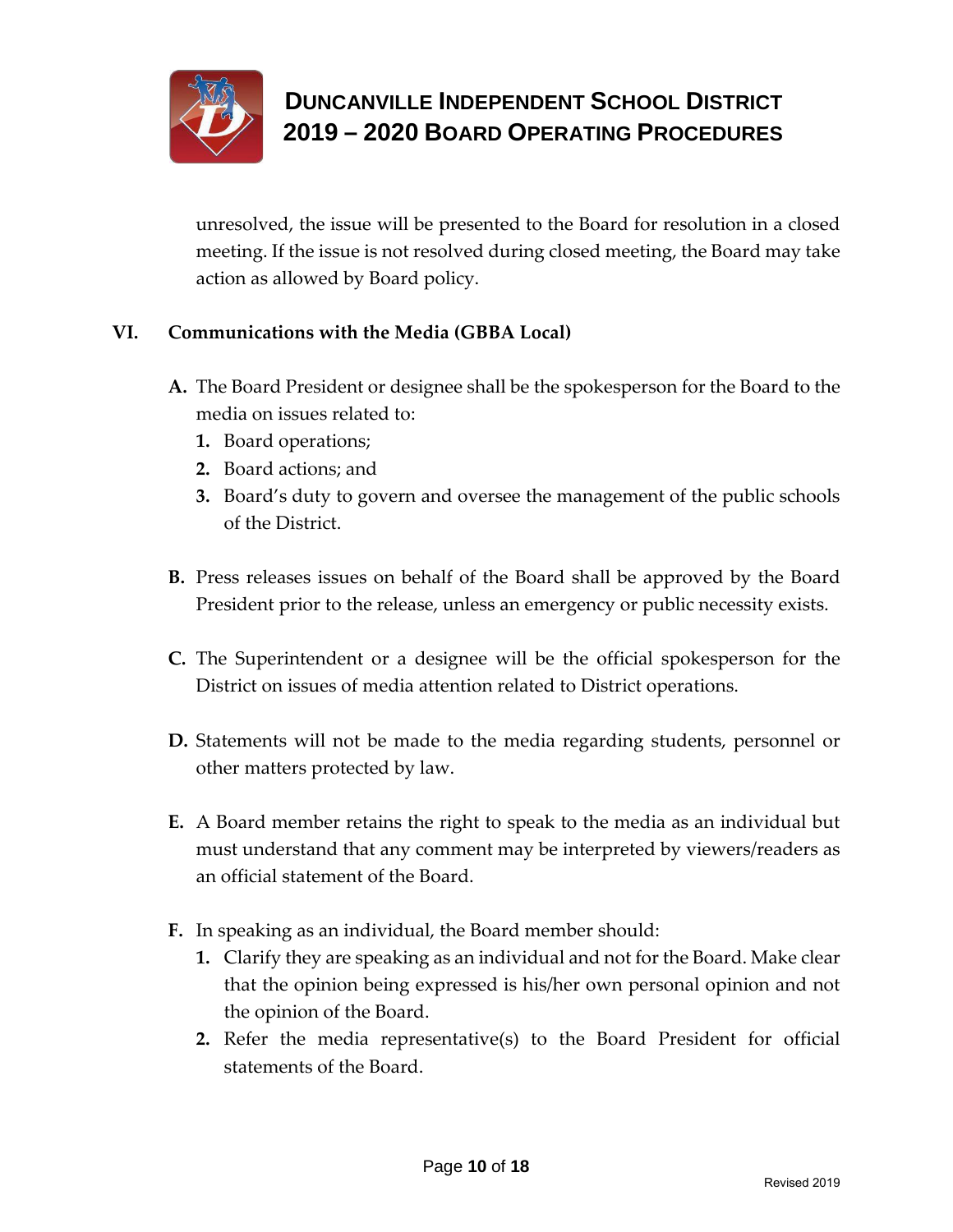

- **3.** Refer the media representative(s) to the Superintendent or Communications Director for an official response from the District.
- **4.** Whenever possible, notify the Board President and the Superintendent or designee about the media request prior to making an individual statement.

#### **VII. Anonymous Phone Calls or Letters**

Board members will not respond to anonymous communications, unless the communication pertains to clear and present criminal, health, or safety issue. Any such communication, pertaining to criminal, health, or safety issues, will be forwarded to the Superintendent. The reason for this procedure is that anonymous reports are often not credible because they cannot be verified or investigated. It is also unfair to an accused person, such as a student or employee, who does not have the opportunity to face his/her accuser when a complaint is anonymous and not otherwise verifiable.

#### **VIII. Involvement in Community Organizations**

Board members are encouraged to in community organizations throughout their tenure. The Board President may annually appoint a member to serve as the District's representative to an entity or organization of interest to the Board. The designated Board member shall be responsible for attending regular meetings. Additionally, the Board President shall annually designate a Board member to serve as a director of the Board of Directors of the DISD Education Foundation and will attend regular meetings.

#### **IX. Board Operating Procedure Review**

These Board Operating Procedures shall be reviewed and updated annually in July of each year and will discussed as part of annual board training.

### **X. Board Training Requirements (BBD Legal and Local)**

**A.** The Board and Superintendent shall annually participate in a team-building session. The session shall include a review of the roles, rights, and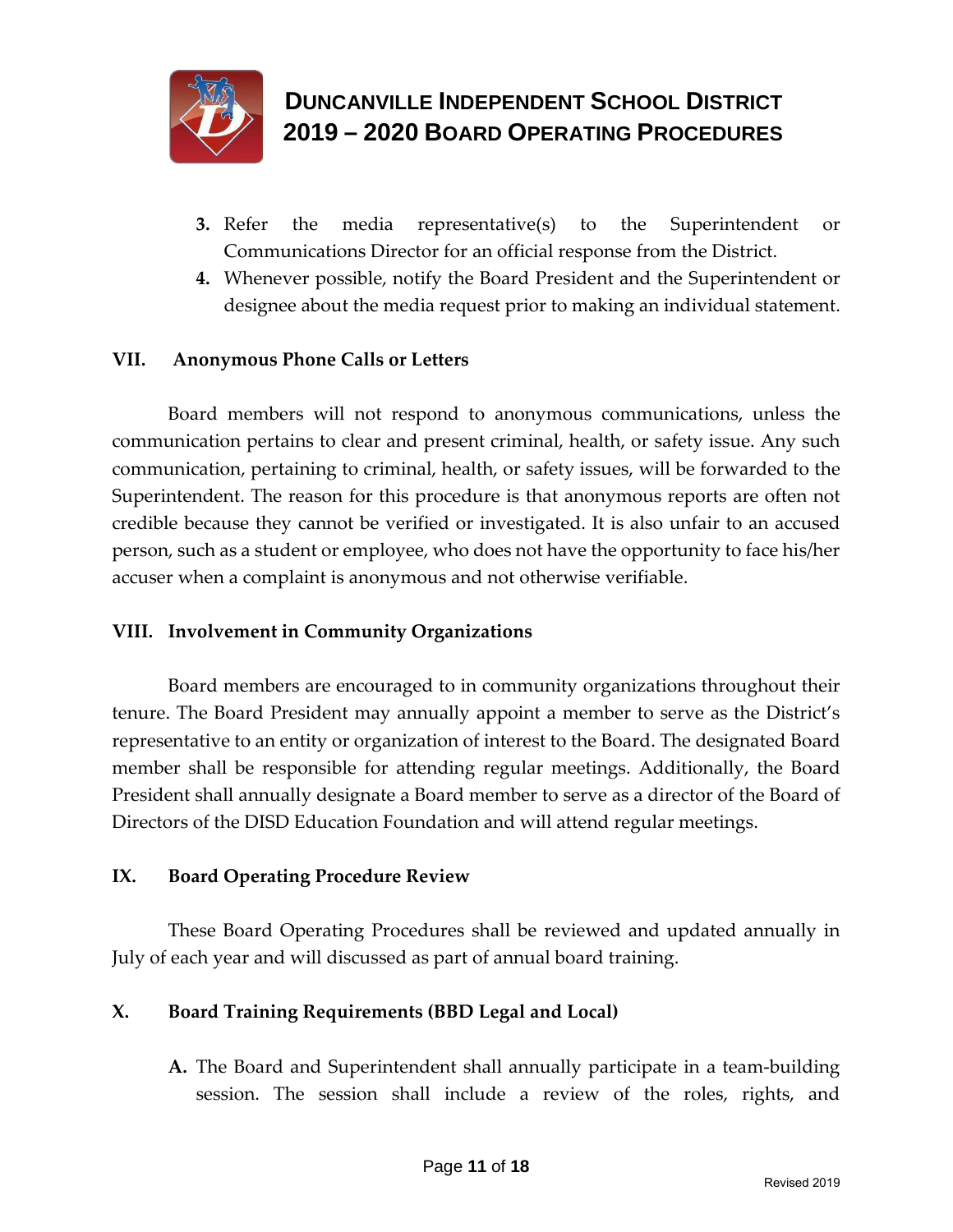

responsibilities of a school board as outlined in the Framework for School Board Development. The session shall be used to plan continuing education activities for the year for the governance leadership team. See BBD(Exhibit) and Texas Administrative Code, Title 19, Part 2, Chapter 61, Subchapter A, Rule § 61.1.

- **B.** The Board must meet minimum annual requirements for training for the period.
- **C.** The Texas Education Code requires the President of the Board to announce the status of earned training credits for each member of the Board of Trustees annually. The announcement requires the President of the Board to officially notify the community of continuing education hours received by members of the Board at the meeting at which the Board calls its election of trustees i.e. annually, whether or not an election is held.
- **D.** New Board members shall participate in a local orientation session within 60 days after their election. The Superintendent's office will coordinate this session.
- **E.** For specific polices related to Board member training see Board Policy BBD (Legal and Local).

### **XI. Reimbursable Expenses (BBG Local)**

#### **A. Expense Reimbursement**

- **1.** All Board member training travel, paid for by the District, must have a direct benefit to the Board member's ability to perform as an effective Board member and the reimbursement of same will be approved by the Board President. Generally, the District will not pay for membership in special group organizations, with the exception of NSBA and TASB.
- **2.** An amount for Board member travel expenses shall be approved in the budget each year.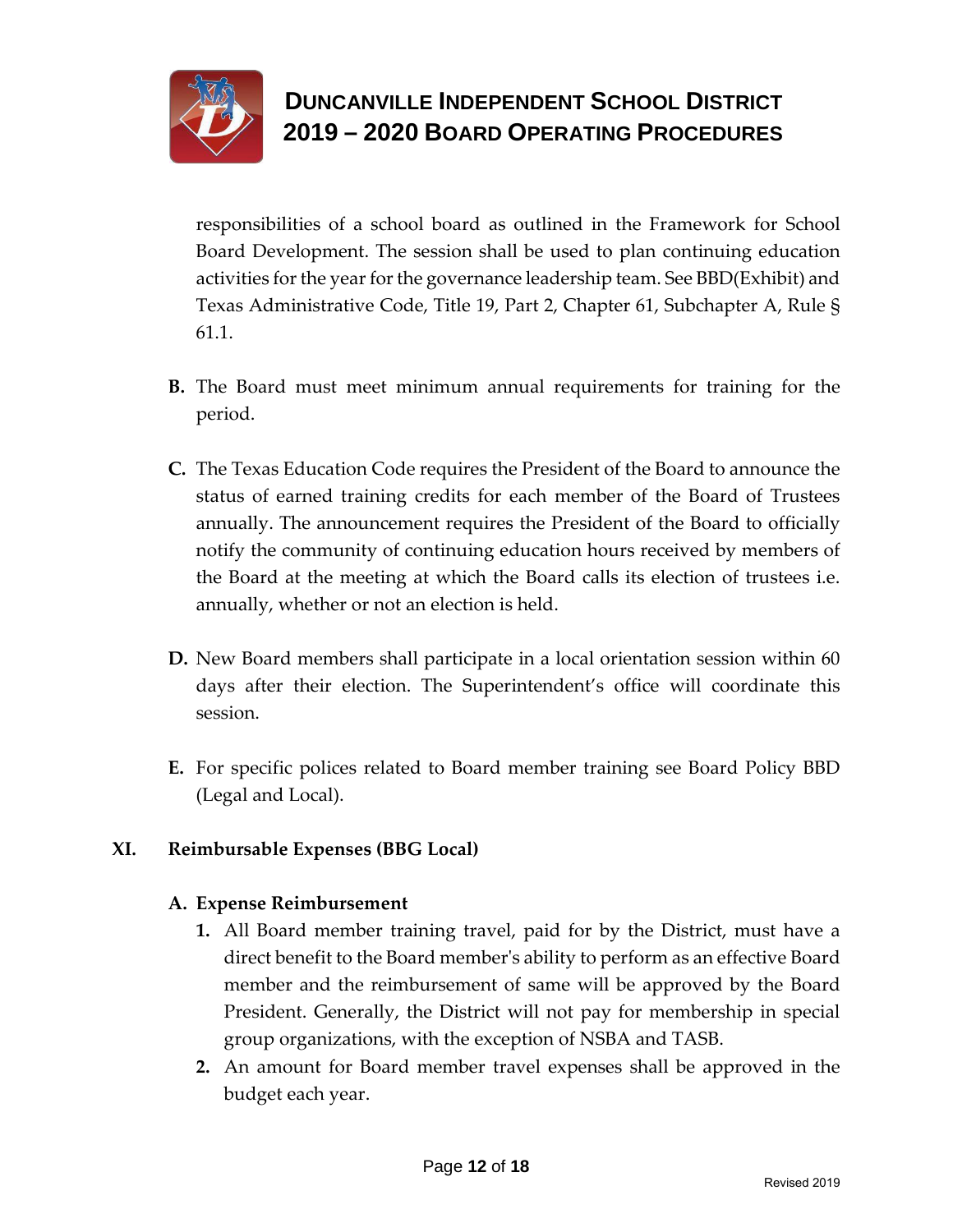

- **3.** A Board member shall be reimbursed for reasonable, allowable expenses incurred in carrying out Board business only at the Board's request and for reasonable, allowable expenses incurred while attending meetings and conventions as an official representative of the Board.
- **4.** Board members who cancel paid conferences without good cause that result in the district incurring expenses shall reimburse the District for the expenses.

### **B. Travel Expenses**

- **1.** Payment for authorized and documented travel expenses shall be made in accordance with legal requirements by either of the following two methods**:** 
	- **a.** Reimbursement, not to exceed the allowable rates, for use of a personal car or commercial transportation plus parking, taxi fares, lodging, meals and other incidental expenses.
	- **b.** Advancement of a set amount for use of a personal car or commercial transportation plus parking, taxi fares, lodging, meals and other incidental expenses. Any excess over actual allowable expenses shall be refunded to the District.
- **2.** Accounting records shall accurately reflect that no state or federal funds were used to reimburse travel expenses beyond those authorized for state employees.

### **C. Documentation Required**

For any authorized expense incurred, the Board member shall submit a statement, with receipts to the extent feasible, documenting actual expenses and in accordance with procedures applicable to employee expense reimbursement.

### **D. Members' Expenses**

Local funds and state funds not designated for a specific purpose may be used for purposes determined by the Board to be necessary in the conduct of the public schools. Reimbursement of travel expenses for Board members is not illegal if the reimbursement is determined to be necessary in the conduct of the school and to serve a proper public purpose. Education Code 45.105(c); Atty. Gen. Op. H-133 (1973).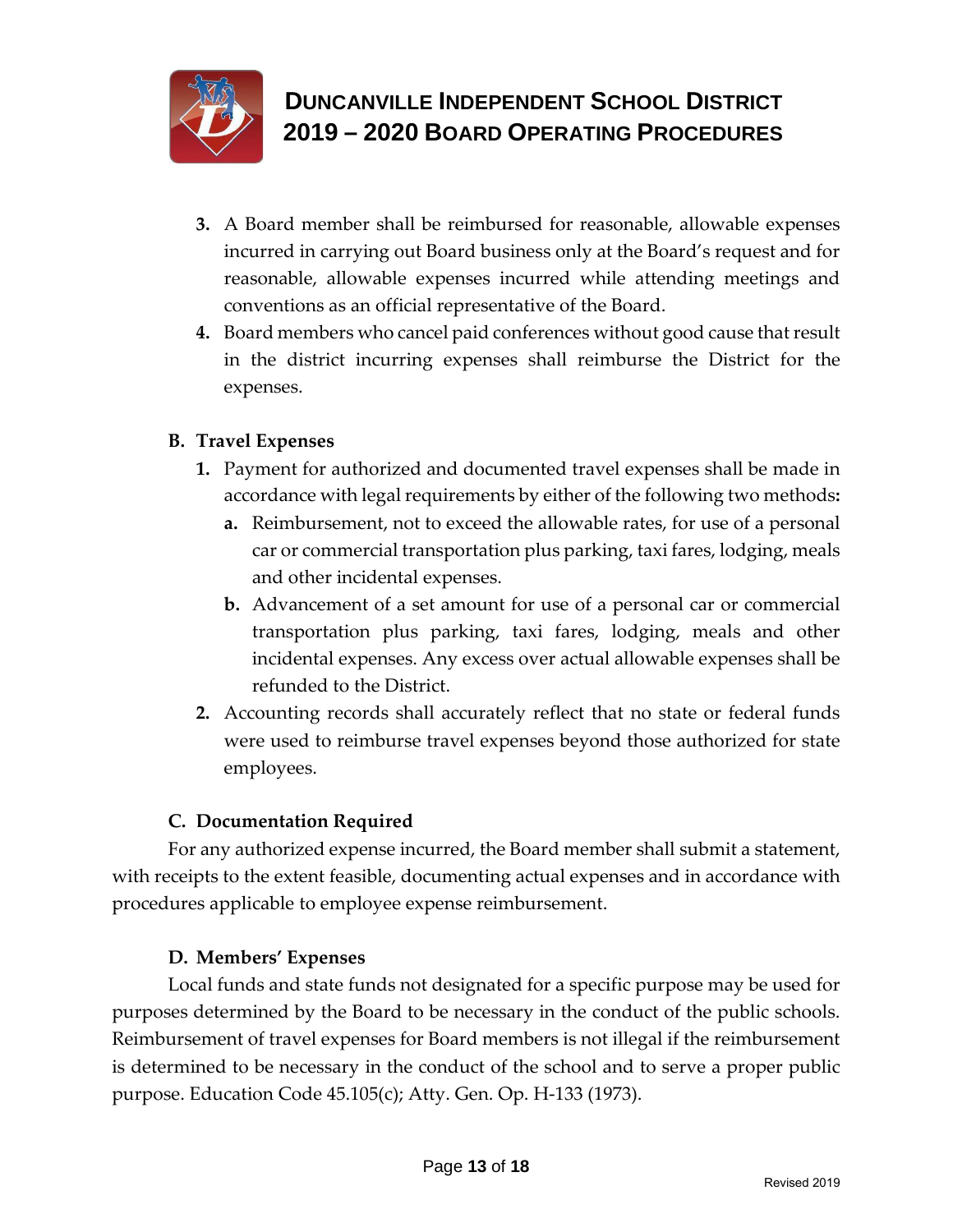

#### **E. Nonmembers' Expenses**

The Board may not pay the travel expenses of spouses and other persons who have no responsibilities or duties to perform for the Board when they accompany Board members to Board-related activities. Atty. Gen. Op. MW-93 (1979).

#### **XII. Evaluation of Superintendent (BJCD Legal and Local)**

- **A.** The Board shall prepare a written evaluation of the Superintendent by December annually or in more frequent intervals at the discretion of the Board.
- **B.** The instrument used to evaluate the Superintendent shall be consistent with the Board policy and developed collaboratively with the Superintendent.
- **C.** The Board shall furnish the Superintendent with a copy of the completed evaluation and shall discuss its conclusions with the Superintendent in closed meeting.
- **D.** The Board may at any time conduct and communicate oral evaluations to augment its written evaluations.
- **E.** Goal setting for the following evaluation year shall be completed no later than September of each year and in accordance with the Board Policy BJCD (Legal and Local).

#### **XIII. Evaluation of the Board (BG Legal)**

- **A.** The Board shall conduct a self-evaluation annually.
- **B.** The evaluation shall consider such items as role recognition, relationship with others, performance at Board meetings, self-improvement activities and other issues consistent with the Framework for School Board Development. See BBD(Exhibit).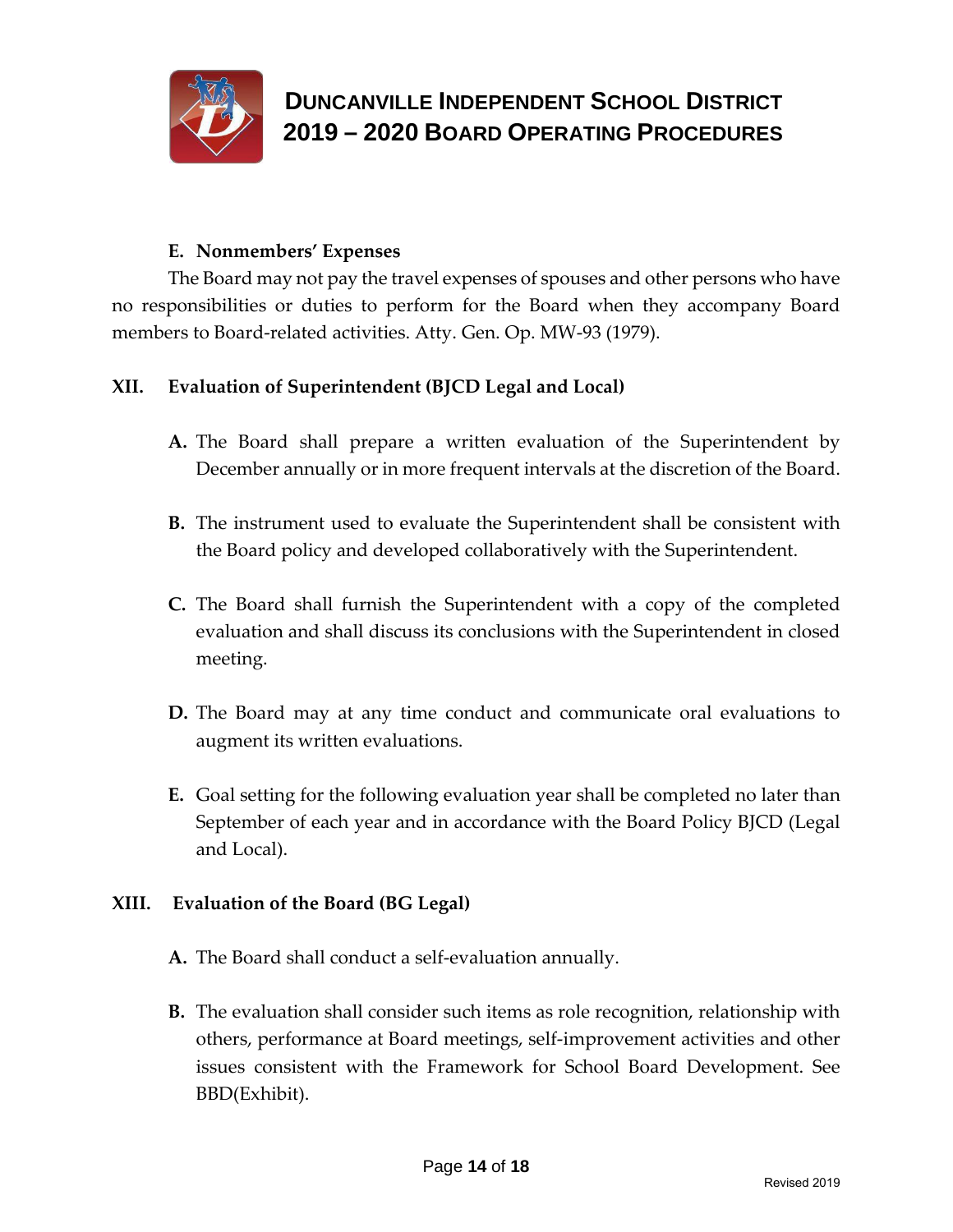

- **C.** The Board will use an instrument in compliance with Texas Education Code § 11.182.
- **D.** The Board may at any time conduct self-evaluation in closed session when necessary to discuss Board and/or Board-Superintendent relations.

### **XIV. Selection of Board Officers (BDAA Legal and Local)**

### **A. General Guidelines**

- **1.** Election of Board officers is governed by Board policies BDAA (Legal and Local). The election must be held at a properly noticed and posted meeting in compliance with the Texas Open Meetings Act, Texas Government Code Chapter 551.001 et seq.
- **2.** No Board member shall hold office without one-year minimum current Board experience.
- **3.** Any Board member who seeks to be elected to a specific officer position will notify the Board Secretary the Monday following the election of school board members. Upon receiving notice that a Board member seeks election to be an officer, the Board Secretary will promptly notify the other Board members of the intent of the Board member. If there is no current Board Secretary, notification flows up the chain of command for Board officers.
- **4.** A Board member may choose to withdraw his/her name from consideration for an office by notifying the Board Secretary, who will then notify all Board members, at any time up until the election is conducted.
- **5.** The Board shall elect a President, a Vice President, and a Secretary who shall be members of the Board. Each officer should have completed their annual required continuing education hours on time and completed one year of board service. In addition, each officer shall commit to attending formal training of the specific officer position. Refer to Board Policy BDAA(Local) for designated duties of each officer.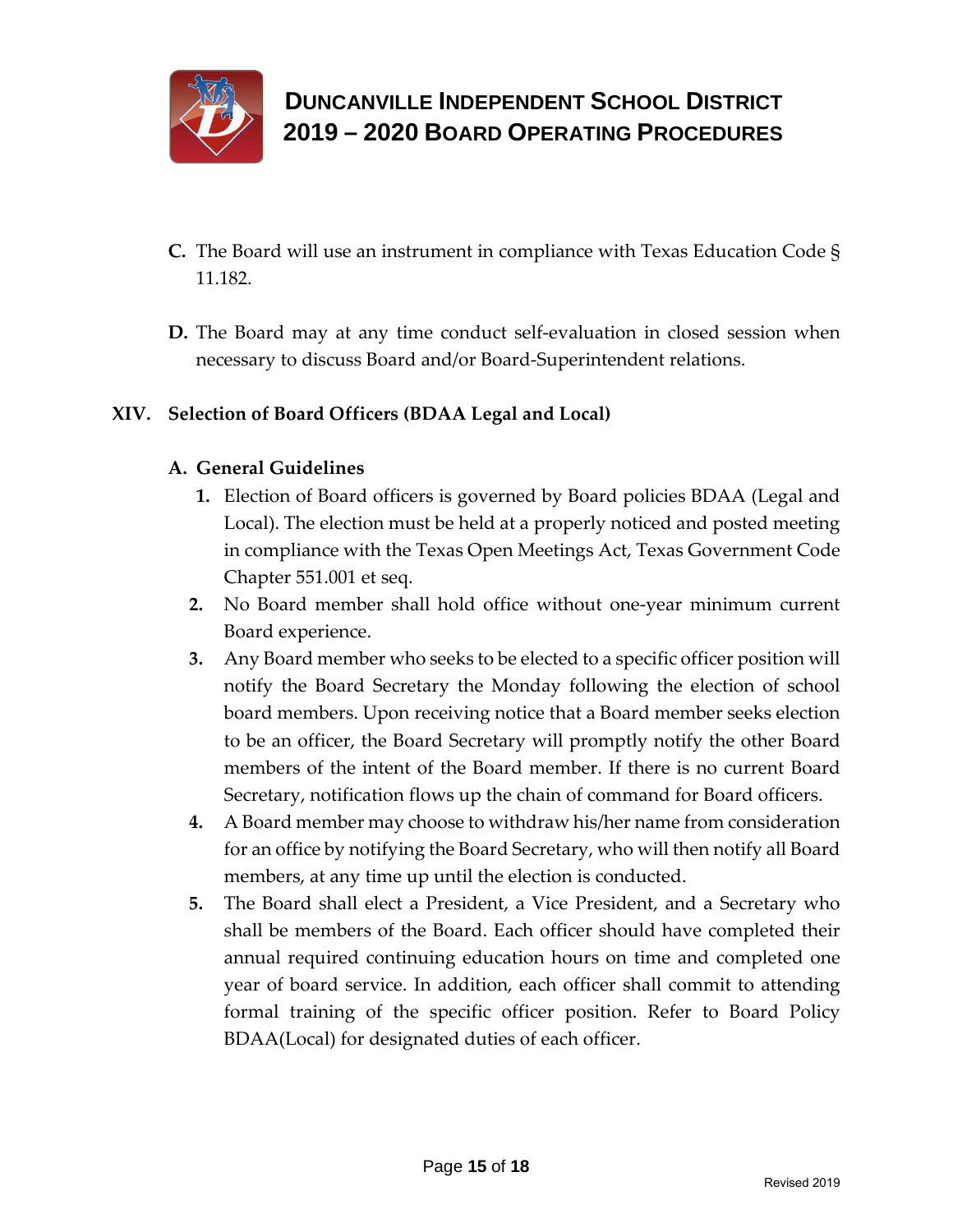

#### **B. Selection of Board President**

The role of the president is to bring focus to Board discussion and facilitate Board decision-making. To be effective, the president cannot use the office of president to foster his/her own agenda. To do so creates disharmony and mistrust. A president must believe that reasoned, thoughtful, data-driven discussion will result in decisions for the best interest of the District, even if he/she may not personally agree with the decision. A president must work to achieve consensus among the Board members. To accomplish these objectives, a president must:

- **1.** Be a consensus builder
	- **a.** not take sides
	- **b.** get people to compromise
	- **c.** insist that decisions be "data driven" rather than "I think"
- **2.** Be strong
	- **a.** control meetings
	- **b.** be able to live with criticism
	- **c.** be willing to take unpopular stands
- **3.** Listen (but not necessarily accept, believe, or act on everything he/she hears)
- **4.** Be trustworthy
	- **a.** dependable (do what he/she promises to do)
	- **b.** open (no hidden agendas) honest (always ethical and truthful)
	- **c.** work effectively with the Superintendent
	- **d.** Be secure (i.e. does not "need" to be president)

A person should be selected to be president because he/she has the skills and values described above.

#### **XV. Role and Authority of Board Members (BAA Legal; BBE Legal and Local)**

**A.** Unless authorized by the Board, no Board member or officer has the authority to take Board action outside of a properly convened Board meeting.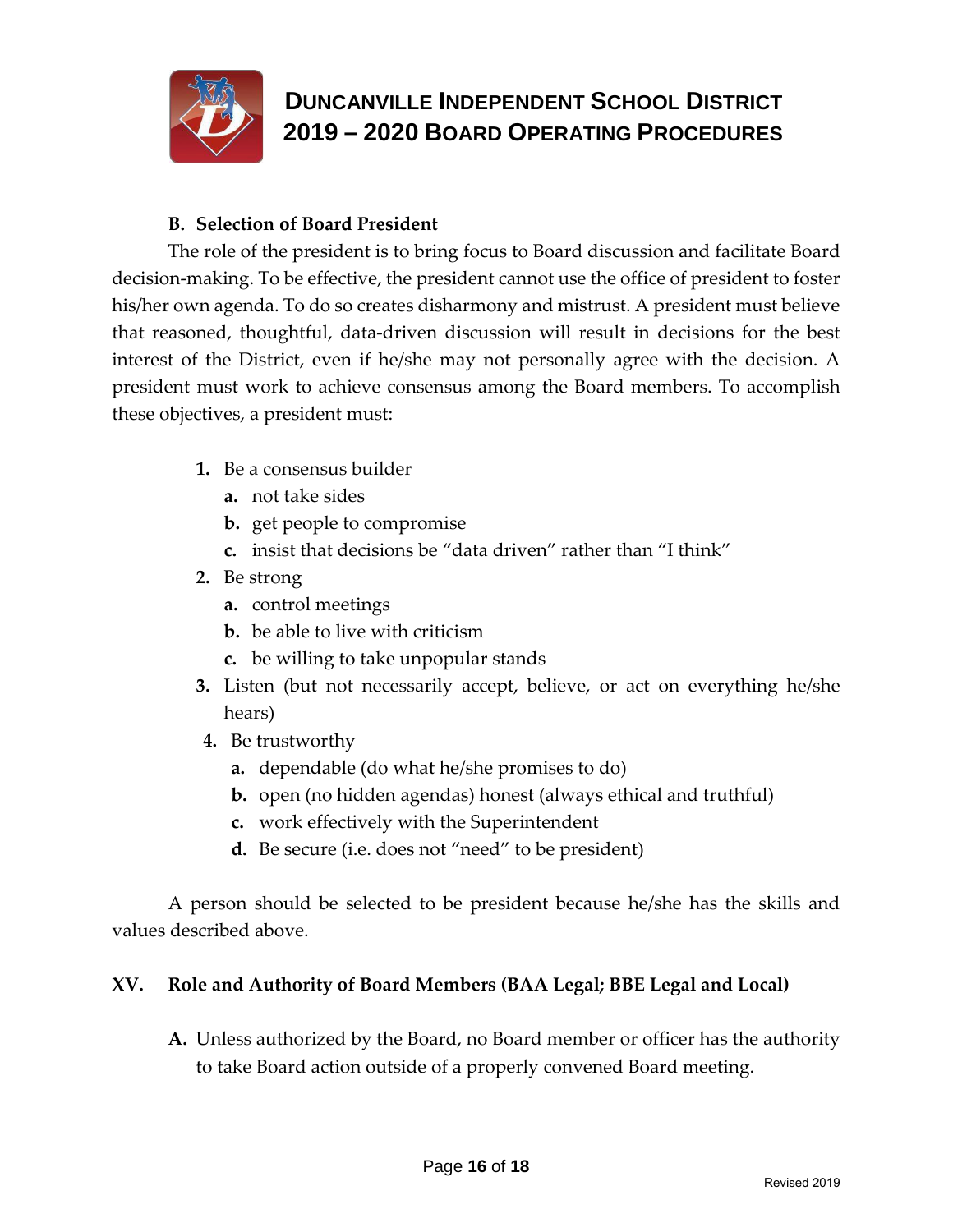

- **B.** No individual Board member has the authority to direct District employees or staff in regard to the performance of their duties.
- **C.** Board members as Parents (BBF Local and BBFA Legal)
	- **1.** When communicating with staff, a Board member that is a parent of a student in the District is expected to make it clear to staff that he/she is acting as a parent and not as a Board member.
	- **2.** Individual Board members must not request, expect, or require extraordinary consideration or preferential treatment for their children due to their position on the Board.

### **XVI. Facility or Part of Facility Naming Process**

- **A.** Board Policy CW(Local) addresses the Board's role in naming school buildings or other facilities. In naming a school facility or building, the Board shall consider:
	- **1.** A facility may be named for a person who has served the District or community, especially in service to children.
	- **2.** A facility may be named for any local, state, or national heroic figure.
	- **3.** A facility may be named for local residential or geographic area or a state or national landmark.
	- **4.** If choosing to memorialize a person in the name of a facility, the person nominated for a memorial must have made a significant contribution to society or to public education, and his or her name must lend prestige to a facility.
	- **5.** A facility to be named must be a separate structure or campus. An identifiable existing facility or campus shall not be fragmented by remaining portions of the structure or campus.
- **B.** In order to name a facility, the Board shall direct the Superintendent to solicit recommendations of names. The Superintendent may appoint a committee to solicit and review recommendations. After solicitation of nominees by the committee, the committee shall, in a timely manner prescribed by the Board,